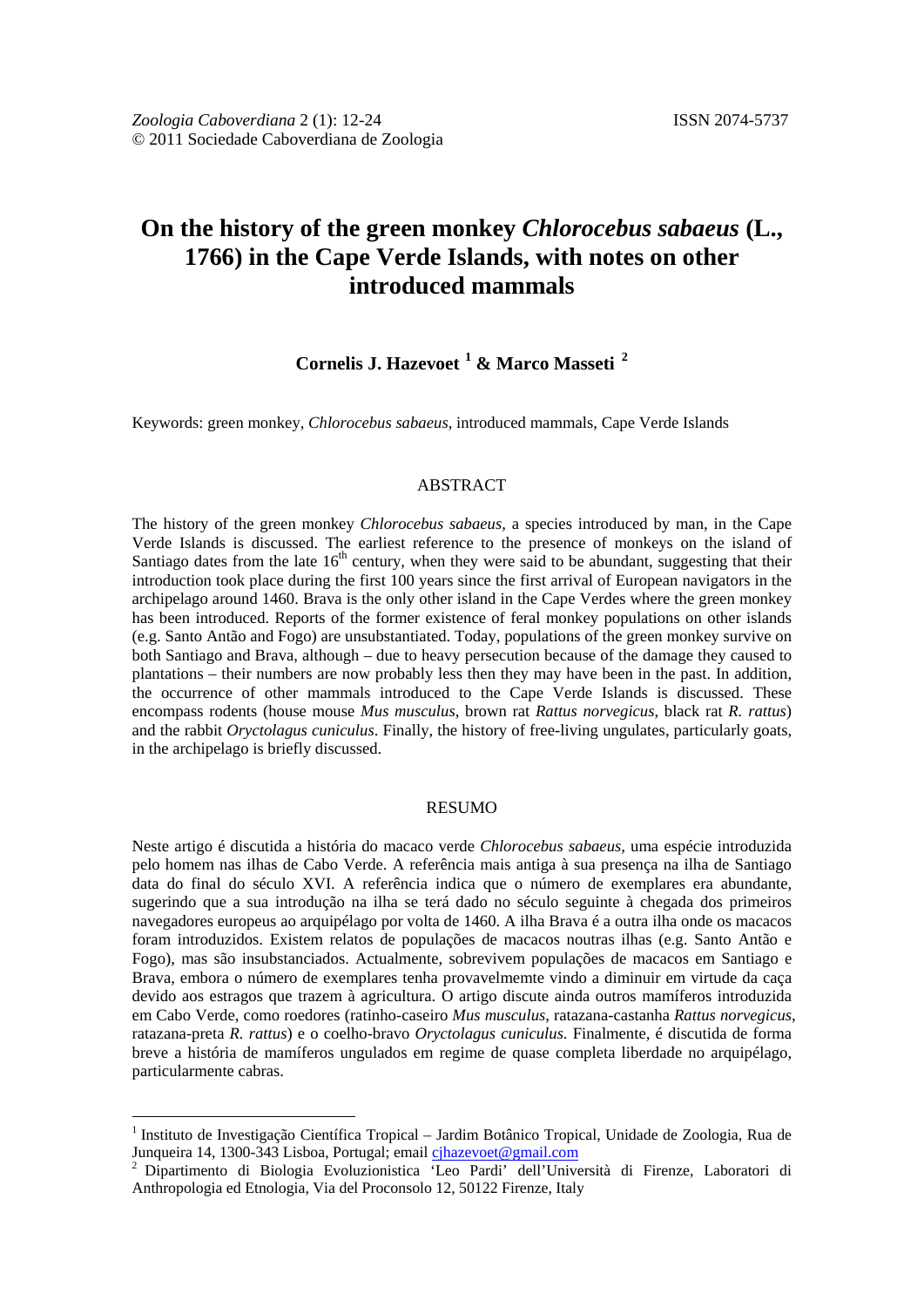#### INTRODUCTION

The Cape Verde Islands are an oceanic archipelago of volcanic origin situated in the East Atlantic Ocean between 14º48´, 17º22´N and 22º44´, 25º22'W, 500 km west of Senegal, West Africa (Fig. 1). There are nine main islands (ilhas), varying in size from 991 km² (Santiago) to 35 km² (Santa Luzia), as well as a number of smaller islets (ilhéus), some of which are entities of their own (Raso, Branco, ilhéus do Rombo), while others are satellite rocks of the main islands. In this paper, the term 'island' refers to the former, while the term 'islet' refers to the smaller entities.

The Cape Verde Islands are part of the Sahel zone and climate is dry tropical, with monsoon rains occurring from August into November, which – as the islands are situated just north of the Intertropical Convergence Zone – are unpredictable and by no means annual. Rainfall during the monsoon period may vary enormously from year to year and drought periods of up to 18 years have been recorded during the islands' history. The local climate shows great variability and the higher parts of the geologically younger islands of Santiago, Fogo, Brava, Santo Antão and São Nicolau may receive some precipitation at any time from August until March, while the lower parts of these islands, as well as the eroded and geologically older eastern islands of Sal, Boavista and Maio, are extremely arid most of the year. The northwestern and relatively flat islands of São Vicente and Santa Luzia are also very arid.



Fig. 1. Map of the Cape Verde Islands.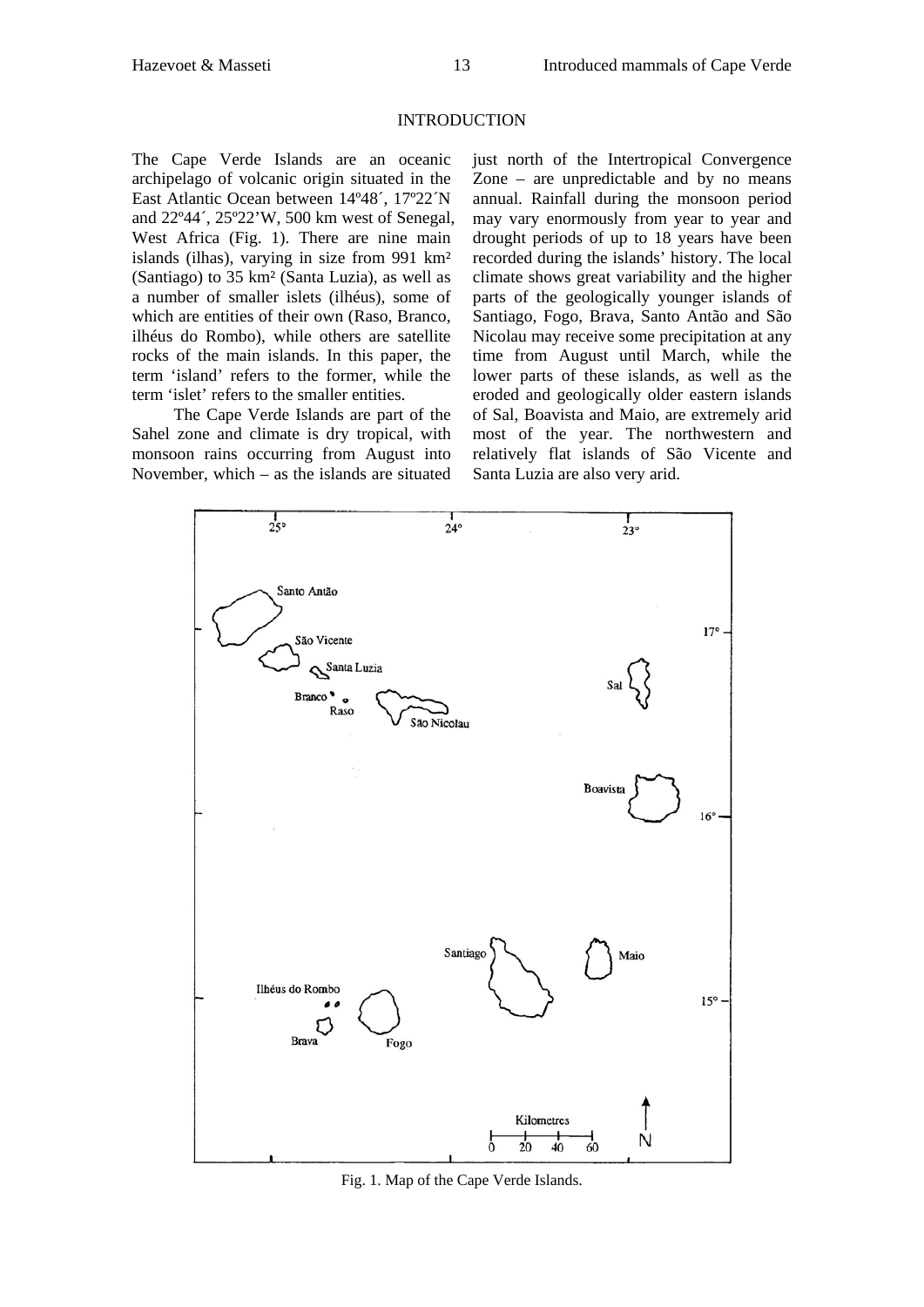Typical of many geologically young oceanic islands, no indigenous terrestrial mammals occur in the Cape Verde Islands except for bats (see Azzaroli Puccetti & Zava 1988, Jiménez & Hazevoet 2010), all non-volant land mammals having been introduced by man. As the islands were uninhabited at the time of their discovery, these introductions must have taken place during the past 550 years, i.e. since *ca*. 1460 (the precise year is disputed among historians), when the first European navigators arrived in the archipelago.

There exists hardly any environmental information dating from the earliest period of human settlement, but there can be little doubt that the natural environment of the islands has been highly modified since the arrival of man and his inevitable menagerie of domesticated animals. The following is taken from Hazevoet (1995) and references therein. The Cape Verdes, in their virgin state, did not support any woodland with a closed canopy. At lower elevations, the islands were probably covered with herbaceous savannah or steppe vegetation. The windward slopes at higher elevations were probably mainly covered with *Euphorbia* bushes and scattered dragon *Dracaena draco* and ironwood trees *Sideroxylon marmulano*. The flat and arid eastern islands, as well as São Vicente and

Santa Luzia, supported a steppe and semidesert vegetation. Over the past five centuries, the combined effects of poor agricultural techniques, the introduction of large numbers of alien plants and trees, overgrazing by an abundance of wide-roaming goats and other lifestock and a high population pressure have led to an almost complete destruction of the original vegetation cover. Afforestation started in the 1930s, especially in the interior of Santiago (mainly *Eucalyptus* spp.) and in the higher parts of northern Santo Antão, where large tracts of pines *Pinus* spp were planted. Since independence in 1975, millions of trees (mainly *Prosopis juliflora* and *Parkinsonia aculeata*) were planted in the low and arid areas.

Among the mammals introduced by man since the discovery of the islands and of which feral populations exist until today is a species of monkey. In this paper, we discuss the historical presence of the green monkey *Chlorocebus sabaeus* (L., 1766) in the Cape Verde Islands. We also comment on the history and occurrence of a number of other introduced mammals, particularly rodents and lagomorphs, and we briefly discuss the role wide-roaming ungulates have played in shaping the present environment in Cape Verde.

# **METHODS**

Data on the occurrence of introduced mammals in the Cape Verde Islands were collected by 1) searching the literature, especially historical descriptions and narratives of early voyagers, 2) personal observations by the first author and 3) observations provided by correspondents on various islands. Data obtained from the literature were evaluated as for their reliablity. Reports of alleged occurrences mentioned in a

number of compilation works and popular guides were deemed useless, as these were evidently not based on first-hand observations, but merely repeating – often erroneous – reports from earlier works. Observations of rodents obtained from the literature or provided by correspondents (see Acknowledgements), but not identified at the species level, were rendered to the next inclusive taxonomic level.

## RESULTS

#### **Green monkey** *Chlorocebus sabaeus* (L., 1766)

Although having been introduced in the archipelago by man, the Cape Verde Islands enjoy the distinction of being the type locality of the green monkey. Linnaeus (1766) based his *Simia sabaea* on the 'St. Jago Monkey' of Edwards (1758), a specimen of which had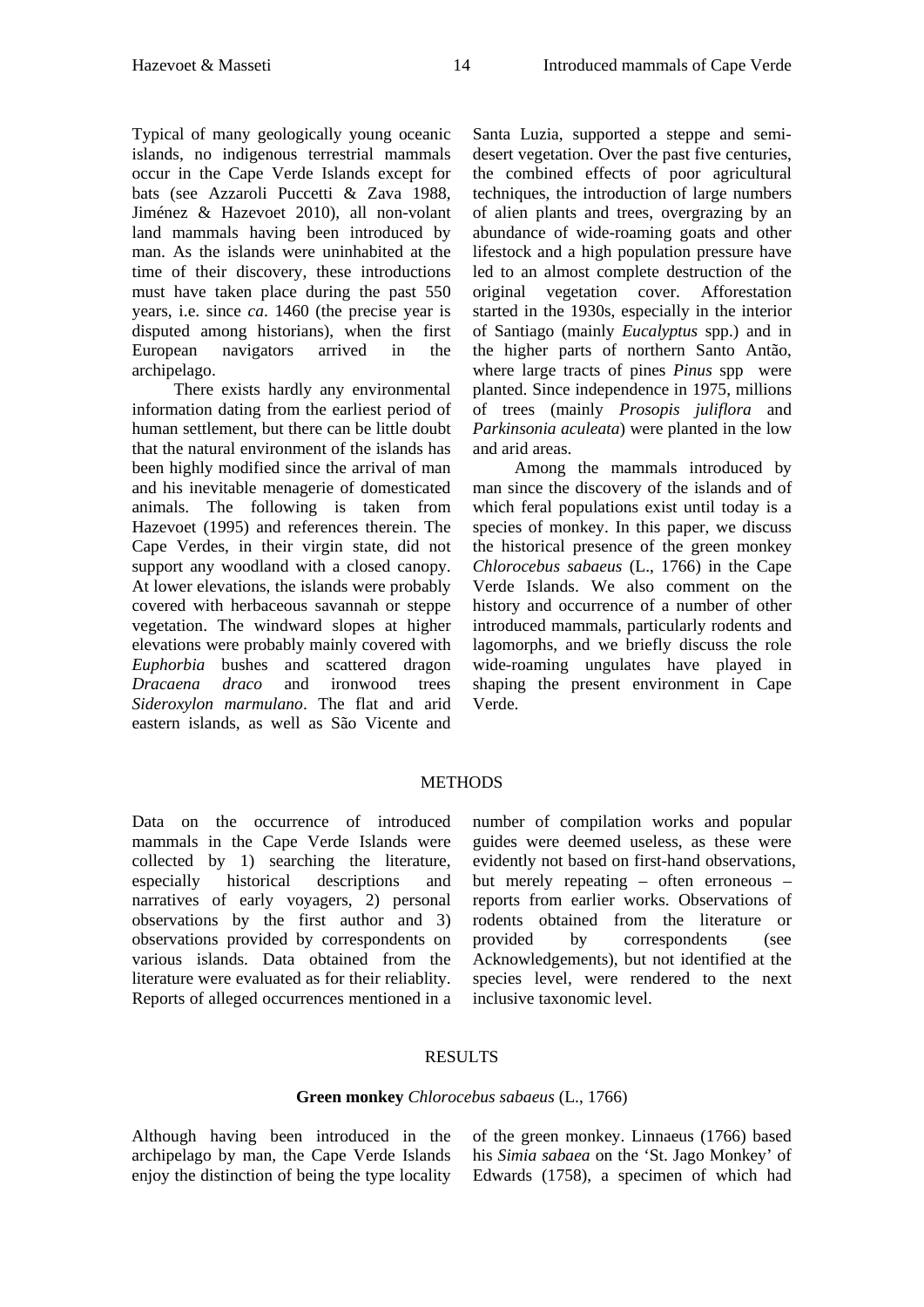been brought to England from St. Jago (Santiago) island in the Cape Verdes at some time during the  $18<sup>th</sup>$  century (Fig. 2). Edwards (1758) gave a fairly accurate description of the animal, also commenting on its behaviour,

and remarking that "it's often called the green monkey", but "our seamen generally call them St. Jago monkies, they being brought from St. Jago, one of the Cape de Verde Islands" (Edwards 1758: 10).



Fig. 2. The St. Jago Monkey, as depicted in Plate 215 of George Edwards' (1758) Gleanings of Natural History, on which Linnaeus (1766) based his *Simea sabaea*.

Formerly placed in *Cercopithecus* L. 1758 and commonly treated as a 'subspecies' of *C. aethiops* (L., 1758), it was separated and placed, along with several other subsaharan monkeys previously placed in *Cercopithecus*, in a resurrected *Chlorocebus* Gray, 1870 by Groves (2001, 2005). In West Africa, the green monkey is widespread in the northern savannahs from Senegal and Sierra Leone in the west to the Volta river in the east (Kingdon 1997, Grove 2001, 2005). It seems likely that the monkeys introduced in the Cape Verde Islands originated from former

Portuguese Guinea (now Guinea-Bissau), as there were regular maritime connections between these two Portuguese colonies and for centuries Portuguese Guinea was administered from Cape Verde's capital (first Cidade da Ribeira Grande, later Praia). However, we do not have hard evidence for this and introductions of animals originating elsewhere cannot be excluded with certainty. Moreover, the Casamance region of present day southern Senegal was also under Portuguese colonial rule until well into the  $19<sup>th</sup>$  century.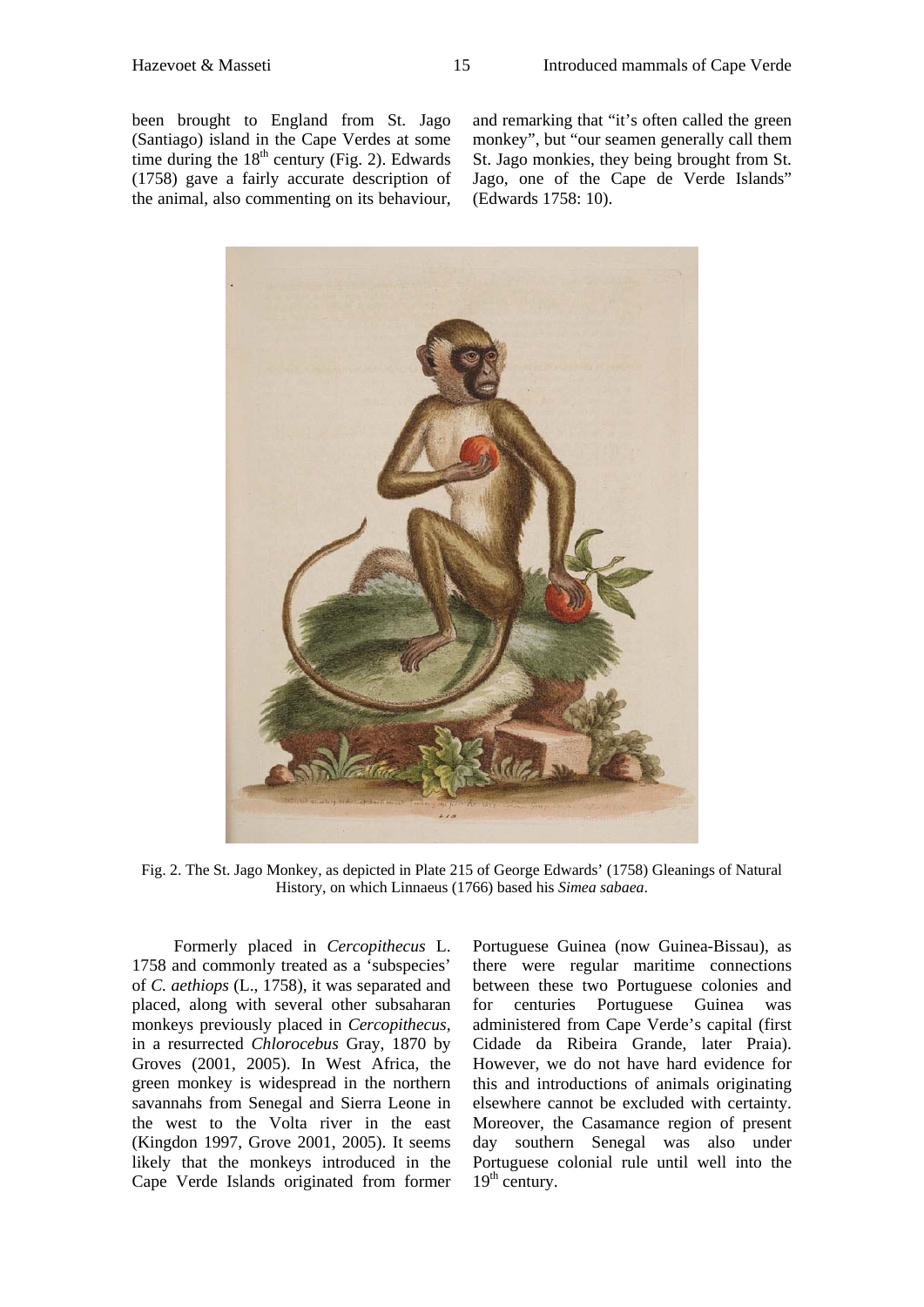Historically, free living populations of green monkeys in the Cape Verde Islands have only existed on the islands of Santiago and Brava. Reports suggesting that monkeys also occurred on other islands appear to have been based on monkeys kept as pets there. The island of Santo Antão has sometimes figured among the islands where feral monkey populations have occurred, but this is clearly in error for Santiago (e.g. Friedlaender 1913), uncritically repeated by later authors and not based on first-hand observations (e.g. Muzio 1925, Masseti & Bruner 2009, Masseti 2010). Indeed, Rocha (1990), in his account on the history of Santo Antão, does not mention the presence of monkeys on that island, although he reported on other wildlife. There are no athenticated records of feral green monkeys from Santo Antão. Masseti & Bruner (2009) and Masseti (2010) included a photo of a pet monkey kept on Fogo, which led these authors to mistakenly infer that a population of feral monkeys previously existed there.

The earliest reference of monkeys in the Cape Verde Islands that we have found is by Carletti (1965) in the narrative of his voyage around the world during the years 1594-1606. The Florentine merchant and voyager, Francesco Carletti, stayed on Santiago island from January to April 1594 and wrote that there were "a large number of monkeys of a kind that we call meerkat, with a long tail, and which are called *bugios* by the Portuguese" (Carletti 1965: 21; translated from the Dutch). Thus, 135 years after the first humans arrived in the archipelago, monkeys were already numerous on Santiago, indicating that their introduction probably took place during the first 100 years of colonization. This clearly contradicts Chevalier (1935: 786-787), who stated that "according to tradition, all the monkeys are descendents of a single pregnant female, imported from Portuguese Guinea, that escaped from captivity about 150 years ago and raised its young in the bush" (translated from the French). Another version of the monkeys' origin comes from de Naurois (1969: 151, 1994: 22) who wrote that "according to our information, the import [of monkeys] has been due to a strange misunderstanding: a Portuguese inhabitant of Santiago asked one of his friends in [Portuguese] Guinea to send him one or two monkeys. The correspondent did not get the words right and thought the request was for

102 of them. He could not obtain that many, but sent 20. When disembarking at Praia, Santiago, and Furna, Brava, the monkeys escaped from their cages" (translated from the French, being a combination of de Naurois' slightly different 1969 and 1994 versions). Still another version was offered by Ferlin (1979: 23), who was of the opinion that the green monkeys "descended from a guenon imported from Portuguese Guinea at the end of the  $18<sup>th</sup>$  century" (translated from the French). If anything, de Naurois' (1969, 1994) account, in which part of 20 animals escaped at two different ports, does not appear very convincing and probably represents an example of an 'urban legend'. Although the presence of monkeys on Santiago clearly predates any of these renderings, it can of course not be excluded that there has been more than a single importation or escape, especially on the main island of Santiago. Until the development of Porto Grande, on the island of São Vicente, during the first half of the  $19<sup>th</sup>$  century, the capital Praia (and earlier Cidade da Ribeira Grande) was the main port and centre of commerce in the archipelago.



Fig 3. Green monkeys *Chlorocebus sabaeus*, Achada Mula, Santa Catarina region, Santiago (Pitt Reitmaier/after a postcard).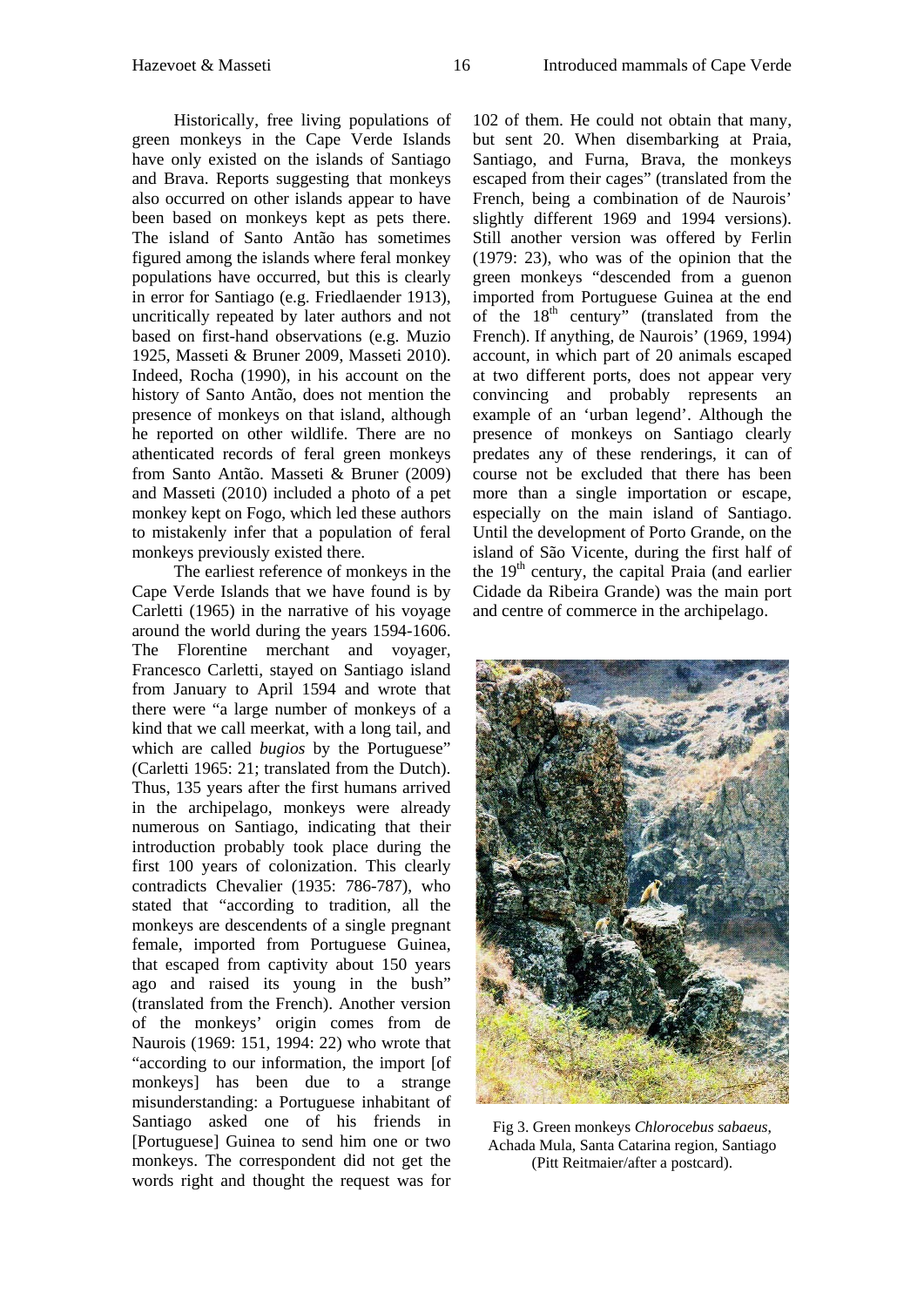In 1673, John Fryer (*in* Crooke 1909) saw natives selling monkeys at the beach on Santiago and William Dampier, who was at the old capital, Cidade da Ribeira Grande (now Cidade Velha), in 1699, mentioned that there were 'black-fac'd long-tail'd monkeys' (Dampier 1981 [1729]). We have not found a reference of monkeys in Cape Verde from the 18th century. António Pusich (*in* Ribeiro 1956), who stayed in the islands during the first decades of the  $19<sup>th</sup>$  century, wrote that the mountain ranges of Santiago "are arid and sterile and only inhabited by an innumerable number of monkeys" (translated from the Portuguese). The first to mention the presence of 'stealing monkeys' ('*singes voleur*') on both Santiago and Brava appears to have been D'Avezac (1848), who also noted that these were the only two islands where they occurred. The British ornithologist, Boyd Alexander, stayed in the Cape Verde Islands for more than six months in 1897 and wrote about the monkeys on Santiago: "In all the steep valleys are colonies of black-faced West-African monkeys. From our tents we constantly caught sight of them chasing each other in and out of the rocks, while some, bolder than others, would gain the crest-line, where their figures showed clear against the horizon" (Alexander 1898: 79). While on Brava he noted that "In the larger valleys monkeys abound, doing much havoc among the sugarcane" (Alexander 1898: 90). Robert Rockwell, who stayed on Brava in January-April 1924 as a member of the ill-fated Blossom expedition, remarked about the monkeys there that "these wily creatures were a scourge and a curse, due to their persistent raids on the few vegetable and fruit gardens" (Rockwell 1956: 126). While mentioning their occurrence on both Santiago and Brava, the French botanist, Auguste Chevalier, also noted the harm monkeys caused to the plantations, for which reason a decree prohibited the displacement of monkeys to any of the other islands

(Chevalier 1935, Corrêa 1954). Adding to this, de Naurois (1969) mentioned that a premium was paid by the colonial government for any monkey killed in order to promote their extermination. While on Santiago in February 1966, the British ornithologists, David and Mary Bannerman, saw monkeys near São Domingos and at São Jorge dos Orgãos, commenting that "once common, [they] have been driven by persecution to live on the most inaccessible heights in the island" (Bannerman & Bannerman 1968: 88-89).

Today, green monkeys are still widespread on Santiago, particularly in the central mountain ranges of the Serra do Pico da Antónia and Serra Malagueta. During the years 1988-1995, parties of up to 15 animals were regularly seen in the afforestations above São Jorge dos Orgãos in the Serra do Pico da Antónia (CJH pers. obs.), although, according to local inhabitants, during the 1970s hunting had greatly reduced their numbers there (Groh 1982). Green monkeys also occur in the Santa Catarina region in central Santiago (Fig. 3), while Cesarini *et al.* (2008) noted their presence in the Serra Malagueta during the years 2006-2007. A considerable party of these little primates resides in the palm grove behind the beach at Tarrafal, in the north of Santiago island (Fig. 4; [YouTube\)](http://www.youtube.com/watch?v=jUS8sKDB96I&NR=1). Until recently, it was thought that green monkeys had gone extinct on Brava (e.g. Hazevoet 1995), but there is a recent observation (of an unspecified number) at Monte Gambia (elevation 500 m), 10 February 2011 (Eyjolf Aistleitner *in litt*.), demonstrating their survival on the island. Apparently, the ban on transporting monkeys to other islands, as mentioned above, is not enforced any longer, as pet monkeys were seen on Sal in 1995, Fogo in 1998 and São Vicente in 2010 (CJH pers. obs.) and are now commonly kept at the tourist resorts near Santa Maria, Sal (Fig. 5; [YouTube\)](http://www.youtube.com/watch?v=Bnzt8XbCnyM).

## **Other introduced mammals**

RODENTS The house mouse *Mus musculus*  L., 1758 is present on all islands and is common near human habitation. Much of the published information on mice in Cape Verde comes from analyses of the feeding habits of owls (Bourne 1955, Heim de Balsac 1965, de Naurois 1969, 1982, Rabaça & Mendes 1987, Siverio *et al.* 2007, 2008), as well as those of herons (Bourne 1955, de Naurois 1966) and raptors (Bourne 1955, de Naurois 1973, 1987, Ontiveros 2005). Lobin & Groh (1979) and Groh (1982) first reported *M. musculus* from the island of Sal. The presence of mice on all islands during the years 2007-2011 was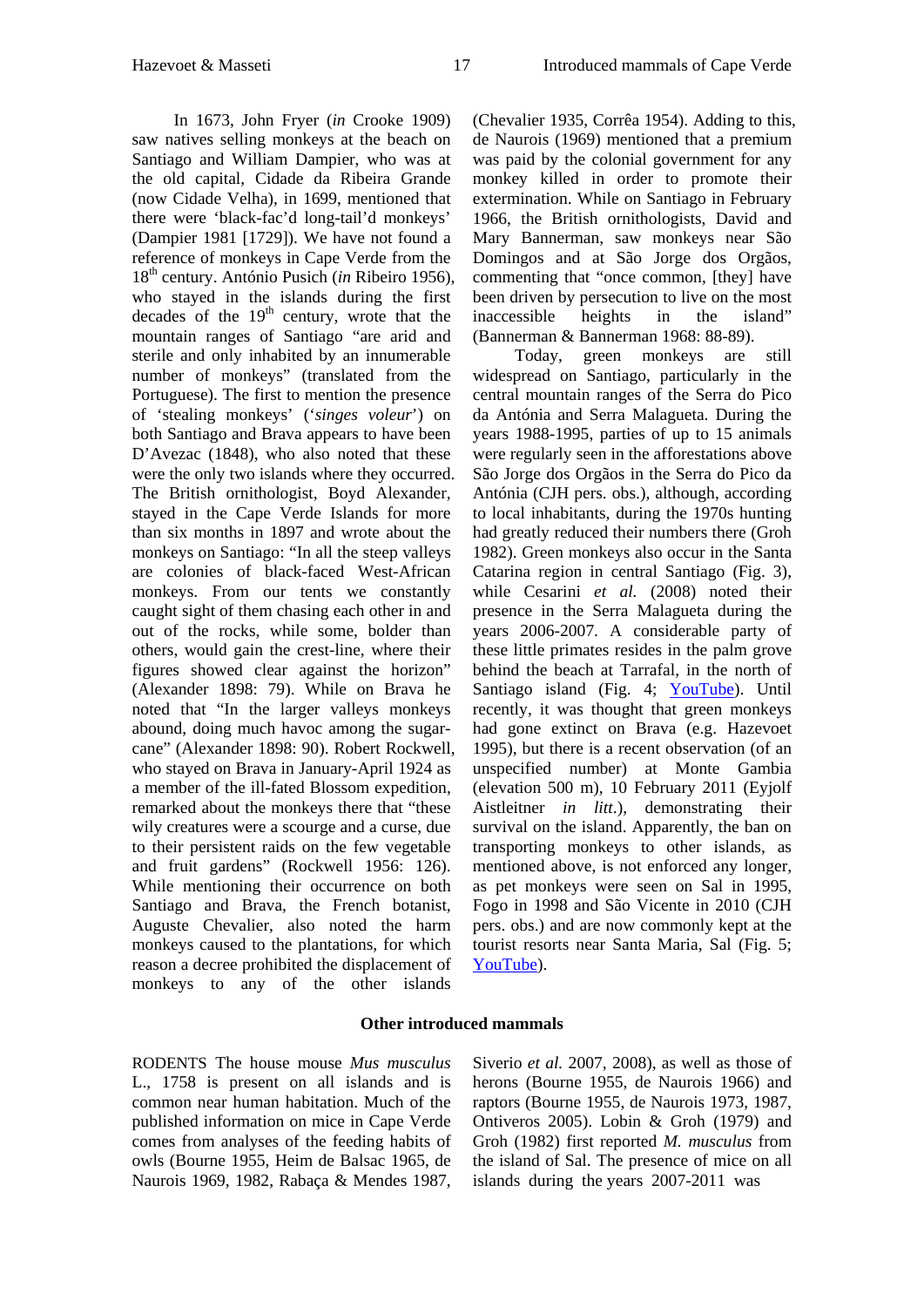

Fig. 4. Green monkey *Chlorocebus sabaeus*, Tarrafal, Santiago, July 2005 (Juan Roch).



Fig. 5. Green monkey *Chlorocebus sabaeus* kept as a pet, Santa Maria, Sal, 24 March 2008 [\(flickr\)](http://www.flickr.com/photos/racingtiger/2415645727/).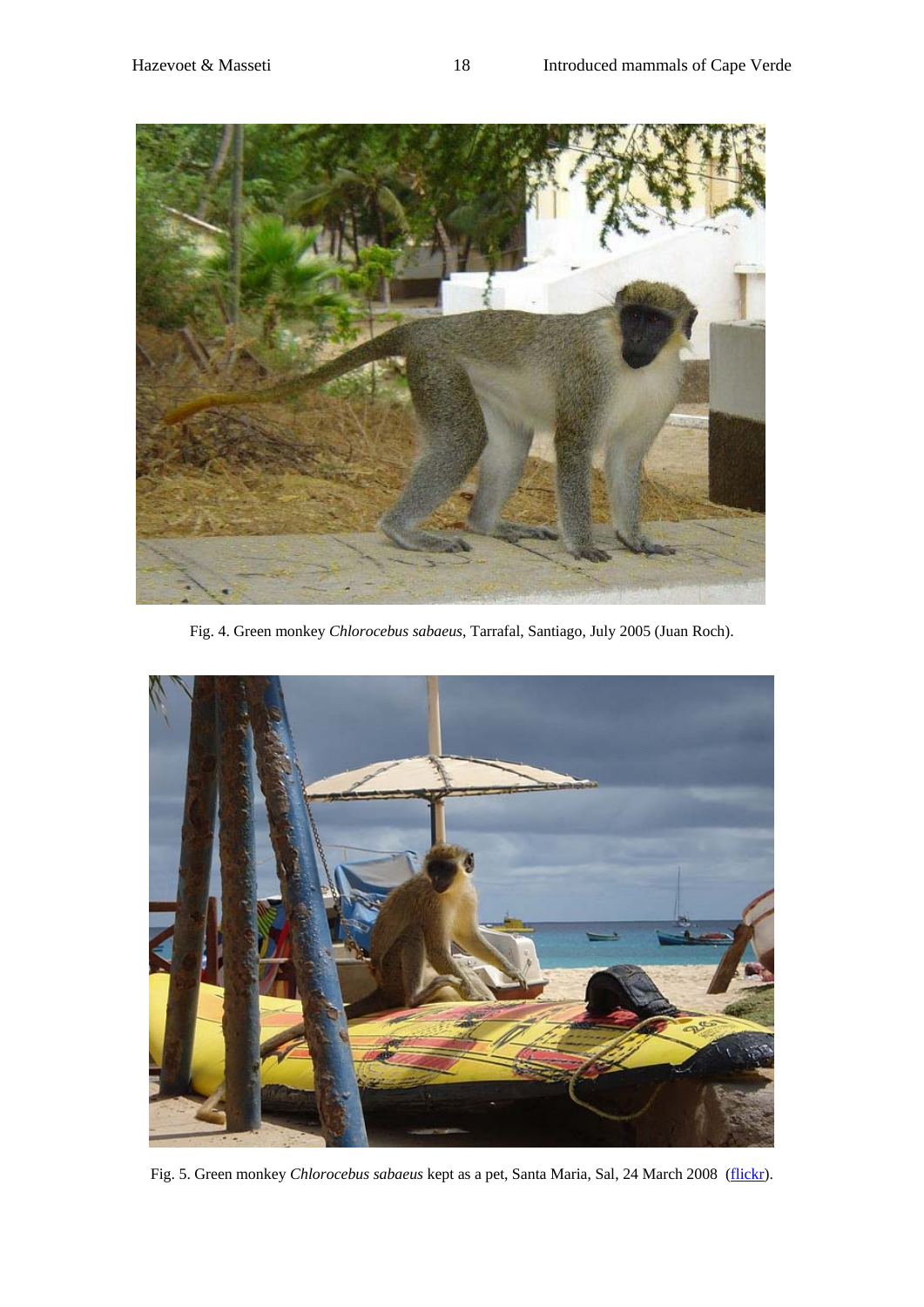confirmed by our correspondents (see Acknowledgements; Fig. 6), as well as through personal observations by the first author on Santiago, São Nicolau and São Vicente.

On the arid island of Santa Luzia, now abandoned but inhabited by a single family until the mid 1960s, mice were abundant at the ruins of the only house there in September-October 1981 (Schleich & Wuttke 1983) and February-March 1986 (CJH pers. obs.). An active nest of the Cape Verde barn owl *Tyto alba detorta* Hartert, 1913 was found on Santa Luzia, 20 October 1999 (Siverio *et al.* 2007). As a result of prolonged deposition of owl pellets, a crevice below the nest was filled with bone remains, revealing a change in prey items through time. While the lower levels only contained remains of lizards Scincidae and geckos Gekkonidae, mouse bones appeared towards the higher levels (Siverio *et al.* 2007), indicating an accumulation of owl pellets for several centuries, i.e. starting before the arrival of humans on the island. In his large work on the African islands, the  $17<sup>th</sup>$  century Dutch geographer, Olfert Dapper, already mentioned the abundance of mice on Santa Luzia (Dapper 1668). During a three-day visit to Santa Luzia in January 2003, no mice were seen, although mouse remains were found in scats of feral cats (Donald *et al.* 2005), but mice were still found to be abundant there in July 2010 (José Melo *in litt*.*)*.

During the 1980s and 1990s, there were no mice on the uninhabited islets of Raso and Branco (CJH pers. obs.) and still not during the years 2001-2010 (M. Brooke and P. Donald *in litt.*). Neither were there mice on uninhabited ilhéu de Cima (one of the ilhéus do Rombo) in 1989 (CJH pers. obs.). We have no data on the presence or absence of mice on ilhéu Grande (also known as ilhéu de Baixo), the largest islet in the Rombo group, which was never inhabited, but at times was populated by a large number of goats. As these were frequently culled by their owners from nearby Brava, who then stayed on the islet for several days, mice may have been introduced along the way.

Based on morphometric analysis of molar shape, Michaux *et al.* (2007) identified mouse remains from Santa Luzia as *M. m. domesticus* Schwarz and Schwarz, 1943, the

commensal house mouse of western Europe, which has spread all over the world in the wake of European colonization. It is highly probable that the mice on other Cape Verde islands are *M. m. domesticus* as well.

Rats *Rattus* sp. have been reported from several islands, but it has not always been clear whether this concerned the black rat *R. rattus* (L., 1758) or the brown rat *R. norvegicus* (Berkenhout, 1769). On Santiago, the presence of brown rats was confirmed in the capital Praia during the 1990s (CJH pers. obs.) and in the Serra Malagueta during the years 2006-2007 (Cesarini *et al.* 2008). It is likely that brown rats also occur elsewhere on the island. During the years 1988-2010, brown rats were occasionally seen in the harbour region of Mindelo on São Vicente (CJH pers. obs.). The presence of black rats has been confirmed on Santiago, i.e. at Trindade (Heim de Balsac 1965, de Naurois 1969, 1982), São Domingos (Rabaça & Mendes 1997) and in the Serra Malagueta (Cesarini *et al.* 2008). Unidentified rats *Rattus* sp. have been reported from Brava, Santo Antão, São Nicolau, Boavista and Maio by our correspondents (see Acknowledgements) and from Fogo by Siverio *et al.* (2008).



Fig. 6. House mouse *Mus musculus*, adult and young, Porto Novo, Santo Antão, 28 April 2008 (Simon Baliteau).

LAGOMORPHS There have been scarce reports of free living populations of rabbits *Oryctolagus cuniculus* (L., 1758) in the Cape Verde Islands. D'Avezac (1848) reported their presence on Santiago, where they were heavily persecuted because of the damage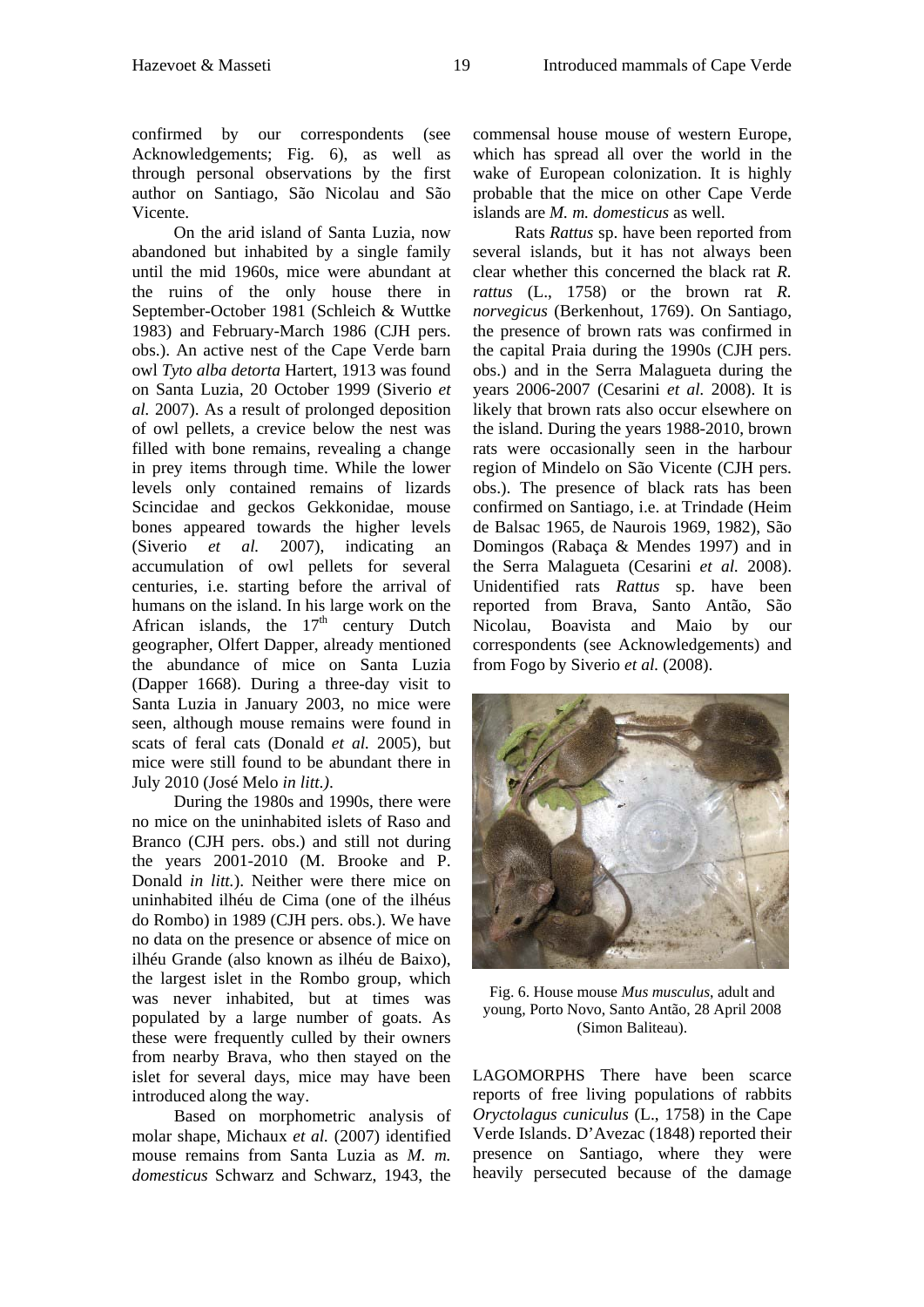caused to the plantations. While rabbits had greatly multiplied on some islands, they subsequently disappeared completely (Chevalier 1935, de Naurois 1969, 1994). Whether this was a consequence of relentless persecution, the result of droughts or a combination of these factors is unclear. Corrêa (1954) blamed 'the harsh natural conditions' for the rabbit's disappearance, while Matznetter (1960) thought drought to be the cause. It is not known at present on which islands, apart from Santiago, free living populations of rabbits occurred. Today, rabbits are occasionally seen in the semi-arid area north of Porto Novo, Santo Antão, where they are, however, by no means plentiful (Simon Baliteau *in litt.*).

UNGULATES Soon after their discovery, large numbers of goats were set free in the Cape Verdes, especially on the only scarcely populated islands of Sal, Boavista, Maio and São Vicente. These goats belonged to the Portuguese crown. Dapper (1668: 89) wrote that goats were "exceedingly abundant" on São Vicente and were "culled every now and then because of their hides, which are send to

Portugal in large quantities". On Maio, there also were large numbers of goats and "every year 5,000 hides are send to Portugal from the island" (Dapper 1668: 89; translated from the Dutch). Dapper's work was a compilation of information obtained from manuscripts by different  $16<sup>th</sup>$  and  $17<sup>th</sup>$  century navigators. According to João da Silva Feijó (*in* Carreira 1986), who was in Cape Verde in the 1780s and 1790s, there were 45,000 'wild goats' on Boavista in 1785. Large numbers of donkeys, cattle and horses also lived in a semi-feral state, particularly on Boavista and Maio. However, during times of drought their numbers dropped dramatically. For instance, as the result of prolonged drought, the number of goats on Boavista decreased from 50,000 in 1809 to 1,200 in 1811, while the number of donkeys plunged from 20,000 to 200, cattle from 6,000 to 42 and horses from 4,000 to a mere 4 (Kasper 1987). During the years 1875- 1982, the number of goats present on Boavista ranged from a maximum of 15,215 in 1875 to only 719 in 1950 (Kasper 1987). Today, considerable numbers of wide-ranging goats are still present on Boavista and Maio and on ilhéu Grande (ilhéus do Rombo).

# DISCUSSION

Excluding goats and other domesticated lifestock, five introduced species of mammals occur in the Cape Verde Islands, i.e. green monkey, house mouse, black rat, brown rat and rabbit.

The Cape Verde Islands have sometimes been included in the distributional range of the slender mongoose *Galerella sanguinea* (Rüppell, 1835) (e.g. Funaioli 1971, Wozencraft 2005). However, this is mistakenly based on a specimen collected at Cap Vert, Senegal, at some time during the  $19<sup>th</sup>$  century, the collecting locality of which was spelled 'Cape Verd' (without 'Islands' or an abbreviation of that word) on the original specimen label (Roberto Portelo Miguez *in litt.*). The same spelling was subsequently used by Lydekker (1896) and Wroughton (1907), the latter basing his *Mungos melanurus canus* on the specimen. This may have misled some later authors, who interpreted 'Cape Verd' as referring to the archipelago rather than to the peninsula of that name. However, Rosevear (1974) described

the slender mongoose's range in West Africa as being from 'Cape Verde to Nigeria', clearly referring to the Senegal locality rather than to the islands, while Taylor (1975) correctly gave the type locality of *Herpestes sanguineus canus* (Wroughton, 1907) as 'Cape Verde', without implying the islands.

The history of the green monkey on the island of Santiago goes back to at least the second half of the  $16<sup>th</sup>$  century and possibly earlier. It most likely descended from animals imported from former Portuguese Guinea (which until the mid  $19<sup>th</sup>$  century included present-day southern Senegal), but whether this pertained to a single or multiple importations or escape events is unknown. The timing of its introduction on the island of Brava is equally unknown. There are no authenticated records of the green monkey's occurrence in a feral state from any of the other islands. Further study of historical sources, such as navigators' narratives, may bring to light more details about the green monkey's history in the Cape Verde Islands.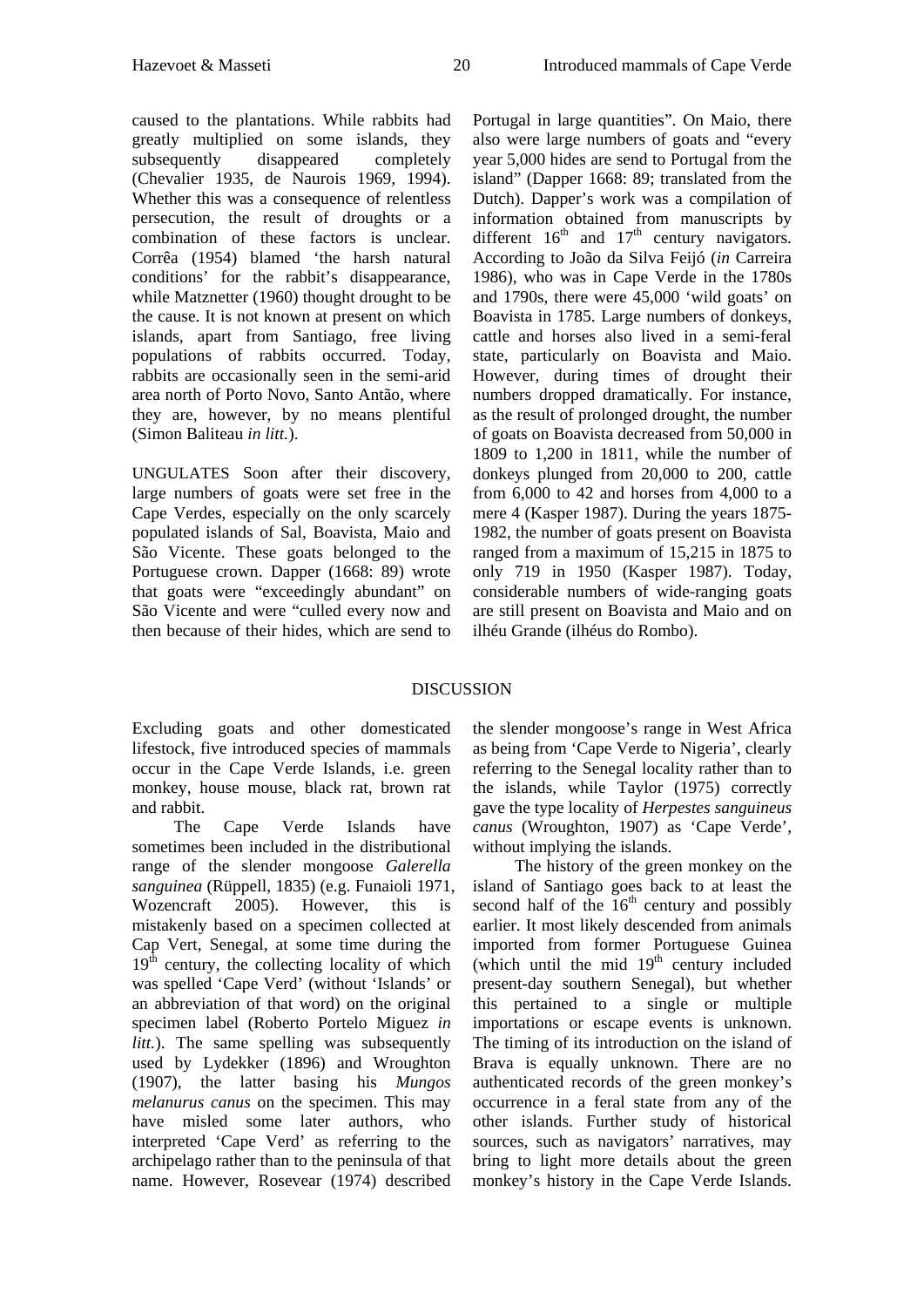Although there do not exist even remotely precise data on its past numbers, the scarce information available suggests that green monkeys were more common on Santiago in the past than they are today. Apart from the damage inflicted on plantations and gardens on Santiago and Brava, predation of eggs and young by monkeys may also have affected local (including endemic) bird populations. The green monkey's ecology in Cape Verde has as yet not been studied and neither have any studies on population dynamics been carried out.

Of rodents, the house mouse is widespread and occurs on all inhabited islands, as well as on the (formerly inhabited) island of Santa Luzia. Rats are equally widespread, having so far been reported from all islands except Sal and Santa Luzia, but are much less abundant than mice. The seemingly rather marginal occurrence of the brown rat may be related to the fact that most of Cape Verde's environment does not meet its water requirements. On Santiago, both black and brown rat have been identified, while on São Vicente the presence of the brown rat has been ascertained in the harbour area. The taxonomic identity of the rats found on other islands is still to be established. While the brown rat typically occurs in urban and harbour areas, the habitat choice of the black rat in Cape Verde is less clear, as knowledge of its presence is almost exclusively based on its identification as a prey item of birds, particularly the barn owl. Cesarini *et al.* (2008) mentioned the occurrence of both black and brown rats in the Serra Malagueta on Santiago, but did not provide further details.

Rabbits are said to have been common on several islands in the past, but now only

occur on Santo Antão, although the scale of their present distribution there has not yet been determined. It is commonly believed that rabbits disappeared on most islands as a consequence of prolonged droughts. Whether the rabbit's current presence on Santo Antão is a holdover from the past or the result of a recent introduction is unknown.

Although the goats and other lifestock that widely roamed many of the Cape Verde Islands in the past were not feral in the strict sense, as they were owned and exploited (be it probably only marginally so during the early centuries of Cape Verde's history), their impact on the natural vegetation of the islands may have been profound. Free ranging goats (and other lifestock) are responsible for denuding soil, resulting in erosion and water loss, as well as the compaction of soil, hindering the regeneration of plants. Such effects can be particularly severe in fragile habitats such as the steppe and semi-desert vegetation that probably existed in the Cape Verde Islands in their virgin state, giving rise to large scale desertification (cf. Clutton-Brock 1999).

Apart from the species discussed above, feral cats and dogs can be found on most islands. On Santa Luzia, together with the islets of Branco and Raso now a nature reserve protected by law, a cat eridication programme is being implemented (José Melo *in litt.*). On Boavista (and possibly elsewhere), predation by feral cats threatens local populations of the red-billed tropicbird *Phaethon aethereus* L., 1758 (Pedro López Suárez *in litt.*). During the past decade, sterilization programmes of feral dogs and cats have been carried out in a number of urban areas in Cape Verde.

## ACKNOWLEDGEMENTS

For information on the presence of rodents on different islands, we wish to thank Eyjolf Aistleitner (Brava), Simon Baliteau (Santo Antão), José Cabral (São Nicolau), Jacquie Cozens (Sal), Andy Hegedüs (Maio), Pedro López Suárez (Boavista), José Melo (Santa Luzia) and Daniel Reyes (Santo Antão). Simon Baliteau informed us about the occurrence of rabbits on Santo Antão and Eyjolf Aistleitner reported the current presence of monkeys on Brava. Mike Brooke

and Paul Donald confirmed the continued absence of rodents on Raso and Branco. Pedro López Suárez informed us about his efforts to protect breeding sites of tropicbirds on Boavista from predation by feral cats. We thank Roberto Portelo Miguez (Mammal Section Curator, The Natural History Museum, London) for providing data on Wroughton's type specimen of *Mungos melanurus canus*. We also thank Vincent Nijman for critically reviewing the manuscript.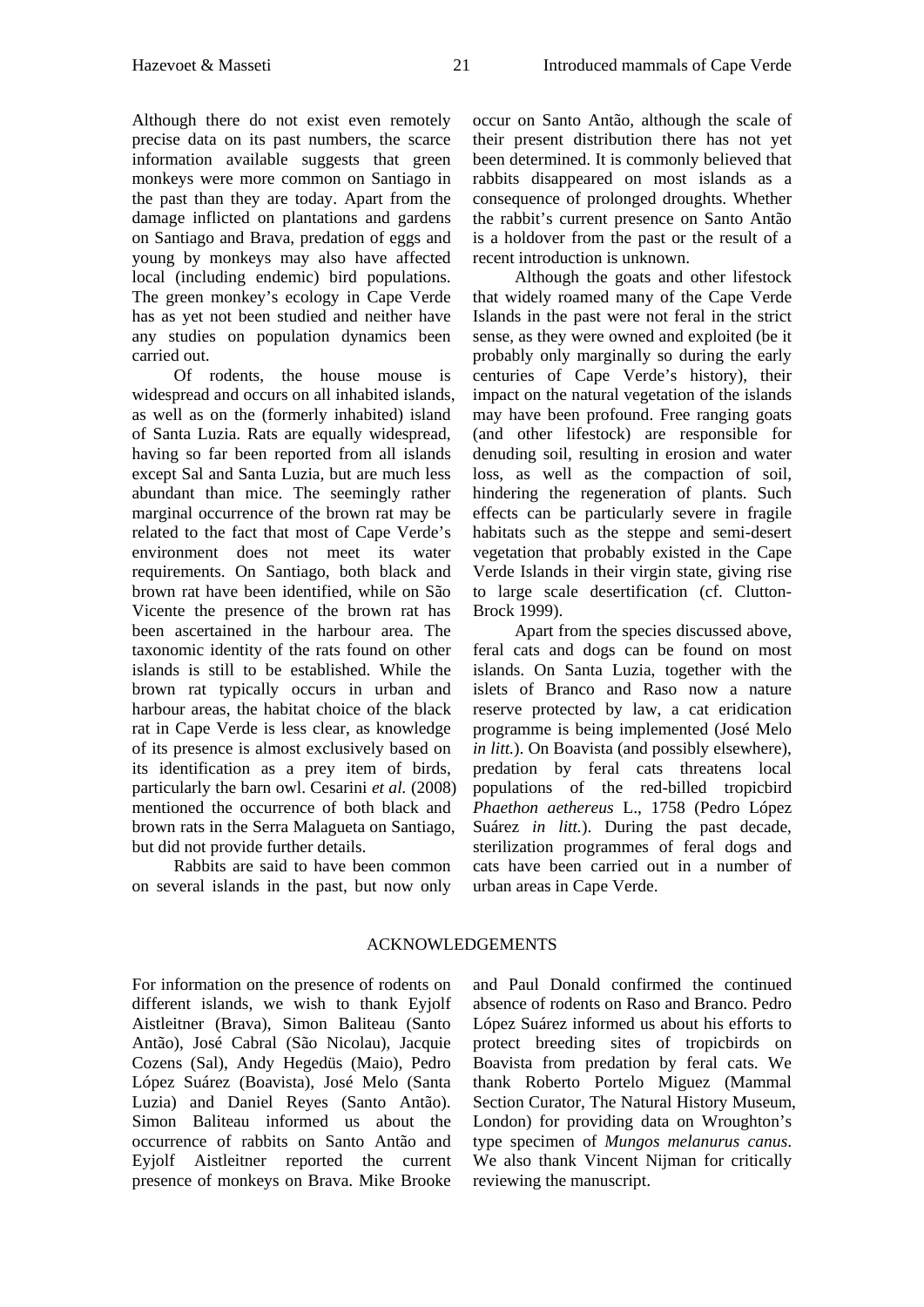- Alexander, B., 1898. An ornithological expedition to the Cape Verde Islands. The Ibis, Series 7, 4: 74-118.
- Azzaroli Puccetti, M.L. & B. Zava, 1988. Nouvelles données sur les chiroptères des îles du Cap-Vert. Bollettino della Museo regionale di Scienze naturale di Torino 6: 603-615.
- Bannerman, D.A. & W.M. Bannerman, 1968. History of the birds of the Cape Verde Islands. Birds of the Atlantic Islands, Vol. 4. Oliver & Boyd, Edinburgh.  $xxxi + 458$ pp.
- Bourne, W.R.P., 1955. The birds of the Cape Verde Islands. The Ibis 97: 508-566.
- Carletti, F., 1965. Reis om de wereld (1594- 1606). Kruseman, 's-Gravenhage [Dutch translation by J.A. Verhaart-Bodderij of the 1958 Italian edition 'Ragionamenti del mio viaggio intorno al mondo' (Ed. G. Silvestro). Einaud, Torino]. 235 pp.
- Carreira, A. (ed.), 1986. Ensaio e memórias económicas sobre as ilhas de Cabo Verde (século XVIII) por João da Silva Feijó. Instituto Caboverdiano do Livro, Praia.  $xxxvi + 83 pp.$
- Cesarini, D., A. Boughtflower & A. Furtado, 2008. A new breeding site of the Cape Verde Purple Heron *Ardea (purpurea) bournei* on Santiago, Cape Verde Islands. Malimbus 30: 145-155.
- Chevalier, A., 1935. Les Iles du Cap Vert. Géographie, biogéographie, agriculture. Flore de l'Archipel. Revue de Botanique Appliquée et d'Agriculture Tropicale 15 (170-171): 733-1090.
- Clutton-Brock, J., 1999. A natural history of domesticated mammals.  $2<sup>nd</sup>$  edition. Cambridge University Press, Cambridge & New York.  $ix + 238$  pp.
- Corrêa, A.M., 1954. Ultramar Português II. Ilhas de Cabo Verde. Agência Geral do Ultramar, Lisboa. 261 pp.
- Crooke, W. (ed.), 1909. A new account of East India and Persia. Being nine years' travels, 1672-1681, by John Fryer. Vol. 1. Hakluyt Society, London. xxxviii + 353 pp.
- Dampier, W., 1981 [1729]. A voyage to New Holland. Reprint of the  $3<sup>rd</sup>$  edition. Alan Sutton, Gloucester. 255 pp.
- Dapper, O., 1668. Naukeurige beschrijvinge der Afrikaensche eylanden: als Madagaskar, of Sant Laurens, Sant Thomee, d'eilanden van Kanarien, Kaep de Verd, Malta, en andere: vertoont in de benamingen, gelegentheit, steden, revieren, gewassen, dieren, zeeden, drachten, talen, rijkdommen, godsdiensten en heerschappyen. Jacob van Meurs, Amsterdam. 120 pp.
- D'Avezac, M., 1848. Iles d'Afrique. Seconde partie. Iles africaines de l'Ocean atlantique. Firmin Didot frères, Paris. 300 pp.
- Donald, P., M. de L. Brooke, M.R. Bolton, R. Taylor, C.E. Wells, T. Marlow & S.M. Hille, 2005. Status of Raso Lark *Alauda razae* in 2003, with further notes on sex ratio, behaviour and conservation. Bird Conservation International 15: 165-172.
- Edwards, G., 1758. Gleanings of natural history, exhibiting figures of quadrupeds, birds, insects, plants, etc. most of which have not, till now, been either figured or described. Part 1. Royal College of Physicians, London. 108 pp., 50 plates.
- Ferlin, G., 1979. Impressions des îles du Cap Vert. Bois et Forêts des Tropiques 183: 19-32.
- Friedlaender, I., 1913. Beiträge zur Kenntnis der Kapverdischen Inseln. Die Ergebnisse einer Studienreise im Sommer 1912. Dietrich Reimer, Berlin. 109 pp.
- Funaioli, U., 1971. Guida breve dei mammiferi della Somalia. Istituto Agronomico per l'Oltremare, Firenze. 232 pp.
- Groh, K., 1982. Zum Auftreten einiger bisher von den Kapverdischen Inseln nicht oder wenig bekannter Tiergruppen (Articulata und Vertebrata). Courier Forschungsinstitut Senckenberg 52: 249- 264.
- Groves, C.P., 2001. Primate taxonomy. Smithsonian Institution Press, Washington, D.C. 350 pp.
- Groves, C.P., 2005. Order Primates. Pp. 111- 184 in: D.E. Wilson & D.M. Reeder (eds.), Mammal species of the world.  $3<sup>rd</sup>$  edition. Vol. 1. Johns Hopkins University Press, Baltimore.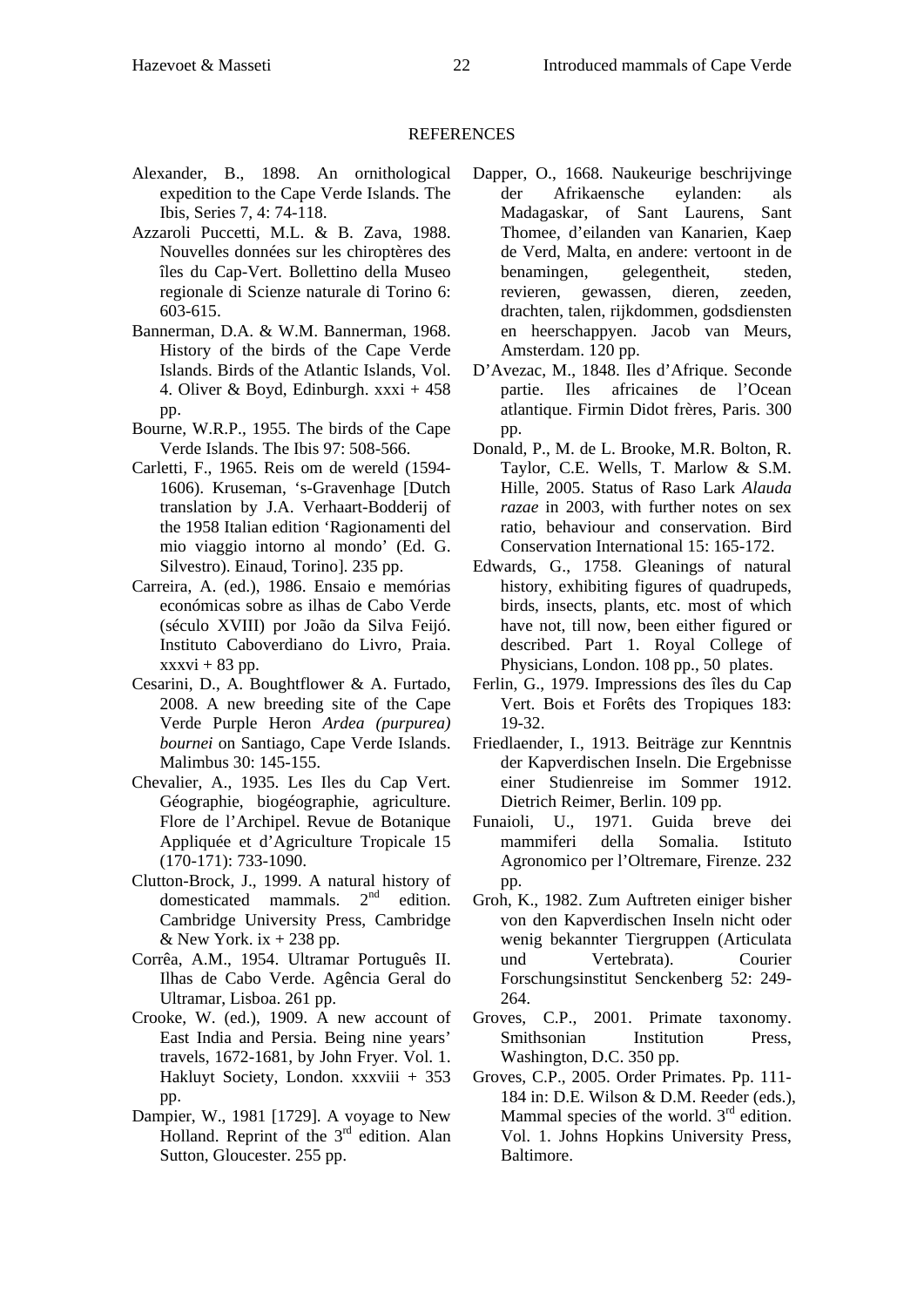- Hazevoet, C.J., 1995. The birds of the Cape Verde Islands. British Ornithologists' Union, Tring. 192 pp.
- Heim de Balsac, H., 1965. Quelques enseignements d'ordre faunistique tirés de l'étude du régime alimentaire de *Tyto alba* dans l'ouest de l'Afrique. Alauda 33: 309-322.
- Jiménez, S. & C.J. Hazevoet, 2010. First record of straw-coloured fruit bat *Eidolon helvum* (Kerr, 1792) for the Cape Verde Islands. Zoologia Caboverdiana 1: 116- 118.
- Kasper, J.E., 1987. Ilha da Boa Vista. Aspectos históricos, sociais, ecológicos e económicos. Tentativa de análise. Instituto Caboverdiano do Livro, Praia. 188 pp.
- Kingdon, J., 1997. The Kingdon field guide to African mammals. Academic Press, San Diego & London. 464 pp.
- Linnaeus, C., 1766. Systema naturae per regna tria naturae, secundum classes, ordines, genera, species, cum characteribus, differentiis synonymis, locis. Vol. 1. Regnum Animale, Part 1.  $12<sup>th</sup>$  edition. Laurentii Salvii, Stockholm. 532 pp.
- Lobin, W. & K. Groh, 1979. Die Kapverdischen Inseln – ein Reisebericht. Natur und Museum 109: 394-405.
- Lydekker, R., 1896. A Hand-book of the Carnivora. Part 1. Cats, civets, and mungooses. Edward Lloyd, London. 312 pp.
- Masseti, M., 2010. Mammals of the Macaronesian islands (the Azores, Madeira, the Canary and Cape Verde Islands): redefinition of the ecological equilibrium. Mammalia 74: 3-34.
- Masseti, M. & E. Bruner, 2009. The primates of the western Palaearctic: a biogeographical, historical, and archaeozoological review. Journal of Anthropological Sciences 87: 33-91.
- Matznetter, J., 1960. Die Kapverdischen Inseln. Mitteilungen der Österreichischen Geographischen Gesellschaft 102: 1-40.
- Michaux, J., T. Cucchi, S. Renaud, F. Garcia-Talavera & R. Hutterer, 2007. Evolution of an invasive rodent on an archipelago as revealed by molar shape analysis: the house mouse in the Canary Islands. Journal of Biogeography 34: 1412-1425.
- Muzio, C., 1925. Isole africane. Mundus monografia 49a. Casa Editrice Sonzogno, Milano. 43 pp.
- Naurois, R. de, 1966. Le Héron pourpré de l'archipel du Cap-Vert *Ardea purpurea bournei* ssp. nov. L'Oiseau et la Revue française d'Ornithologie 36: 89-94.
- Naurois, R. de, 1969. Notes brèves sur l'avifaune de l'archipel du Cap-Vert. Faunistique, endémisme, écologie. Bulletin de l'Institut fondamental d'Afrique noire, Série A, 31: 143-218.
- Naurois, R. de, 1973. Recherches sur la Buse (*Buteo buteo* L.) de l'archipel du Cap Vert. Pp. 157-175 in: Livro de Homenagem ao Prof. Fernando Frade Viegas da Costa. Junta de Investigação do Ultramar, Lisboa.
- Naurois, R. de, 1982. Le statut de l'Effraie de l'archipel du Cap Vert, *Tyto alba detorta*. Rivista Italiana di Ornitologia 52: 154- 166.
- Naurois, R. de, 1987. Contribution à la connaissance de l'écologie de la Crécerelle (*Falco tinnunculus* Linné) dans l'archipel du Cap Vert. Bollettino del Museo Regionale di Scienze Naturali Torino 5: 195-210.
- Naurois, R. de, 1994. Les oiseaux de l'archipel du Cap Vert/As aves do arquipélago de Cabo Verde. Instituto de Investigação Científica Tropical, Lisboa.  $xvii + 188$  pp.
- Ontiveros, D., 2005. Abundance and diet of Alexander's Kestrel (*Falco tinnunculus alexandri*) on Boavista Island (Archipelago of Cape Verde). Journal of Raptor Research 39: 82-85.
- Rabaça, J.E. & D. Mendes, 1997. The diet of the Barn Owl, *Tyto alba detorta* Hartert, at São Domingos valley in Santiago, Cape Verde Islands. Boletim do Museu Municipal do Funchal 49: 137-141.
- Ribeiro, O., 1956. As ilhas de Cabo Verde no princípio do século XIX. García de Orta 4: 605-634.
- Rocha, A., 1990. Subsídios para a história da ilha de Santo Antão (1462/1983). Published by the author, *sine loco*. 131 pp.
- Rockwell, R.H., 1956. My way of hunting. The adventurous life of a taxidermist. Robert Hale, London. 223 pp.
- Rosevear, D.R., 1974. The carnivores of West Africa. Trustees of the British Museum (Natural History), London. xii + 548 pp., 12 Plates.